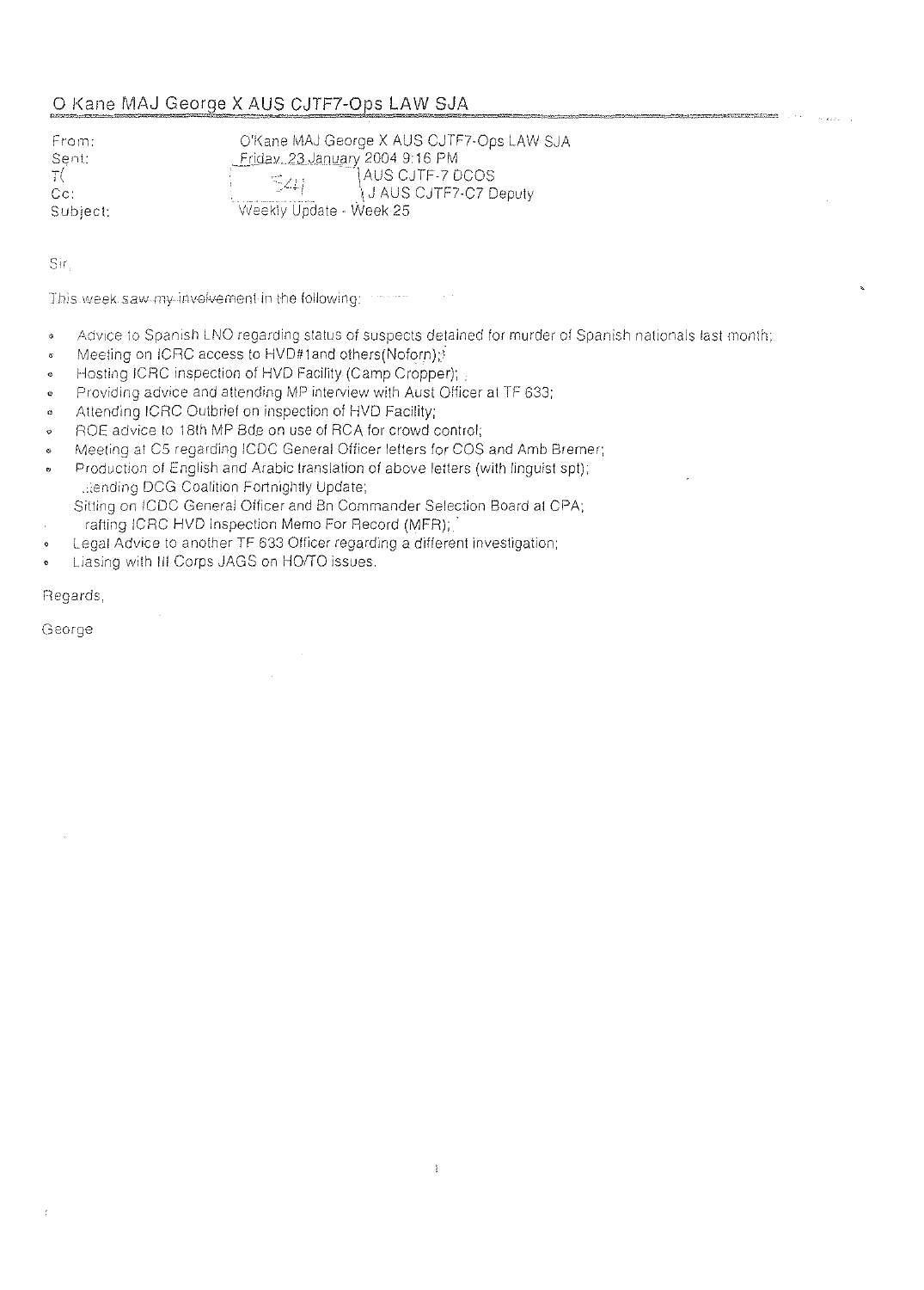# O'Kane MAJ George X AUS CJTF7-Ops LAW SJA

From: Sent:<br>Ti Subject: O'Kane MAJ George X AUS CJTF7-Ops LAW SJA Fridav. December 26, 2003 7:58 PM C<sup>20</sup> S41 G AUS CJTF7-SGS Command Group Weekly Report - Week 21

<u> Maria Mandango Mareju n</u>

Sir,

Issues this week:

- Redrafting ICDC Acknowledgement Form lor C3 EHects and having translaled into Arabic;  $\mathbf{c}$
- Attendance at Camp Slayer/1AD to document the \$750K (USD) as evidence captured with Saddam; ¢

للمناسب

. ICRC Meeting at CPA discussing the MEK, Access to Saddam and detention facilities;

المستعملة

- , I'vleeling wilh CMATT ref: New Iraqi Army LOAC & Rules for the Use of Force training presentations;
- <sup>o</sup>Attending Prisons crisis meeting in response to a CG tasker;
- <sup>o</sup> Review of US Army Regs regarding the Security Guard program and revisions to Use of Force Card for armed contractors in Iraq;
- CFC OPG and preparing SJA slides for C5 CG brief;
- <sup>c</sup>Preparation of MP Detention Summit presentation; SJA review of draft FRAGO (Capture of HVD #1 Exploitation); Presentation on ICRC reports at MP Detention Summit;
- 0' 'reparing drafi Rules of Engagement profile for NIA
- o Meeting at Office of General Counsel (CPA) regarding Iraqi Armed Forces (IAF) and with Office of National Security Affairs regarding IAF & ICDC.

cheers,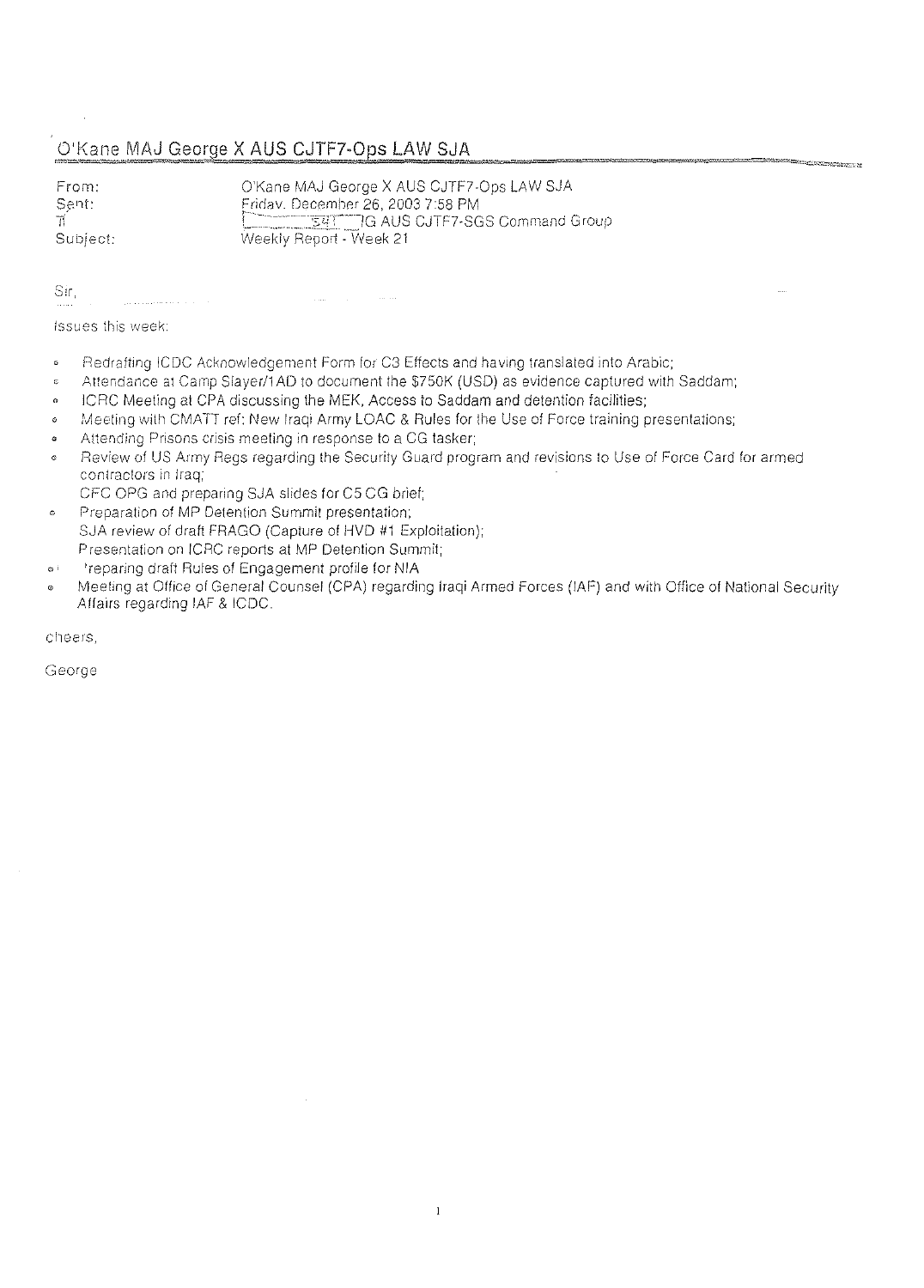# O'Kane MAJ George X AUS CJTF7-Ops LAW SJA

From: Seni: T( Subject:

O'Kane MAJ George X AUS CJTF7-Ops LAW SJA Friday, December 19,2003854 PM  $L = 34L$   $L = 16$  AUS CJTF7-SGS Command Group \Veek!y Repori - Vveek 20

.<br>Waxaa intii waxaa kale dheer iyo dhamaanka waxaa ka dheer iyo dheer iyo dheer iyo dheer iyo dheer iyo dheer i<br>Marka Afrika Afrika Afrika Afrika Afrika Afrika Afrika Afrika Afrika Afrika Afrika Afrika Afrika Afrika Afrika

Sir.

This week has been taken up with:

- OP EEL (HVD transfer) planning process; ¢
- Finalising Arabic translations (with translator) for NIA Rules for the Use of Force & LOAC trg packages; G
- , Incorporating comments and finalising ICRC Itr for COMD 800th MP Bde;
- o Deployment on OP EEL to USS HIGGINS and return;
- , Review of wmklng paper on LOAC prosecution of Saddam and FRE;
- Attendance at Abu Ghurayb to finalise Arabic translations for ICDC 36th Bn Rules for the Use of Force trg presentation

Advice to MND (CS) on Iranian Asylum seeker

3rds,

 $7e$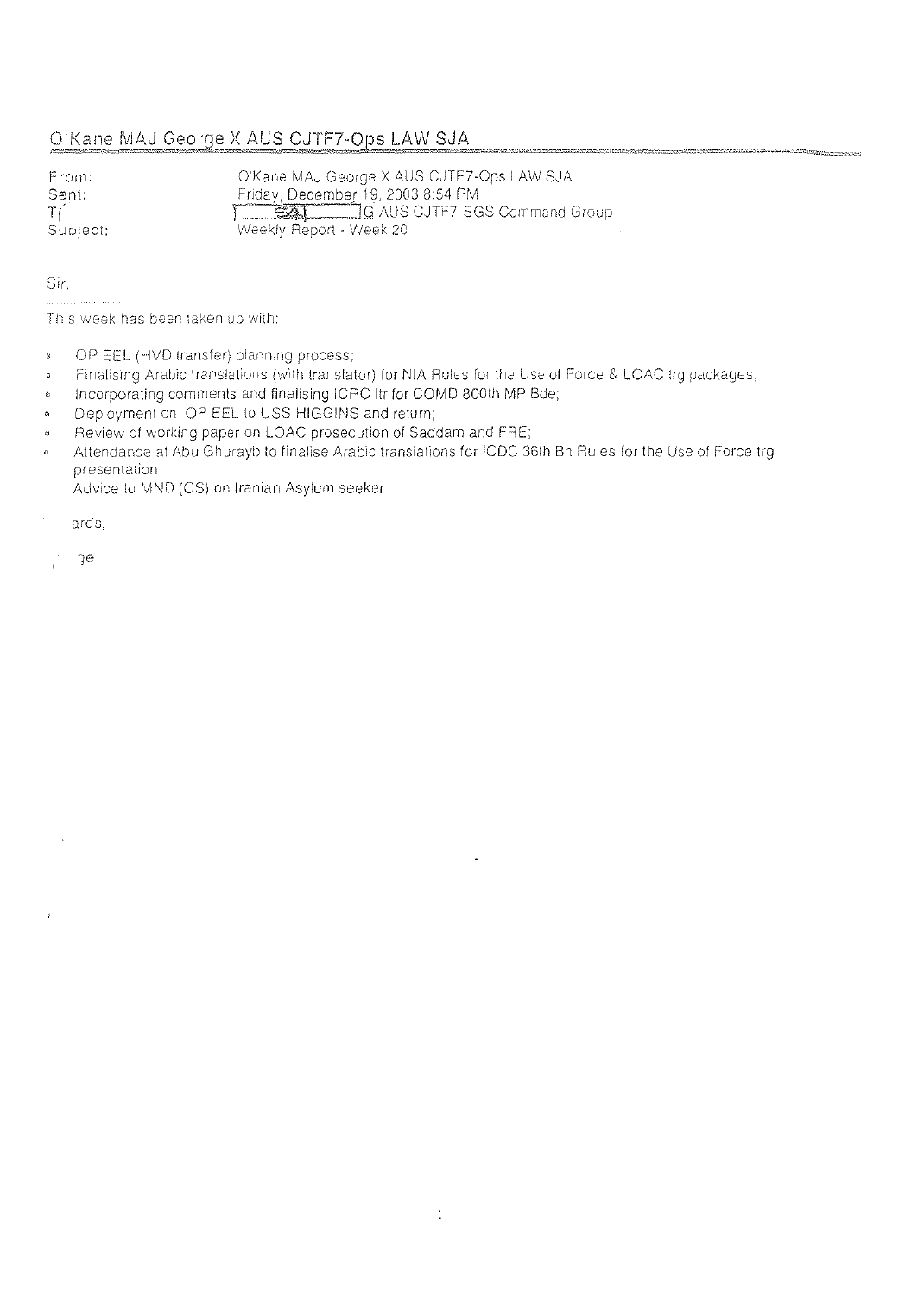#### )'Kane MAJ George X AUS (CJTF7-Ops LAW SJA)

From: Sent: T( Suojeet:

O'Kane MAJ George X AUS (CJTF7-Ops LAW SJA) Friday, December 12, 2003 7:47 PM 1-SAI J.J. C. AUS (CJTF7-SGS Command Group) Week!y Repon . Week 19

Sir.

issues this week (not as many as normal due to a few more time consuming projects):

- o SJA comment on PAO RFI on ICDC Composite (now 36th) Bn;
- . Researching and inter office meeting regarding discipline structure for ICDC;

الجلوان المتحدث وورود والمناطق

- , Preparation of LOAC Training presentation for New Iraqi Army;
- , Advice to 410 regarding IZ Survivor Benefit Policy;
- o Advice to 1AD on ICDC Senior Officer Vetting;

and the state of the state of the

- o Preparation of ICDC 36th Bn Rules on the Use of Force presentation;
- Revision of Rewards & MANPADS Buyback Program information paper;  $\overline{a}$ Advice to COSCOM on carriage of weapons by DoD civilians;
- $\cdot$  SJA review of ICDC 36th Bn IPR;
- Advice regarding UK ROE for protection of informant teenagers at CPA; Meeting with SJA and making final revisions of ICRC letter for COMD 800th MP Bde;
- " [tending two Operational Planning Groups for COAs for Peshmerga ICDC Bde to BIAP (unlikely to proceed),

Regards,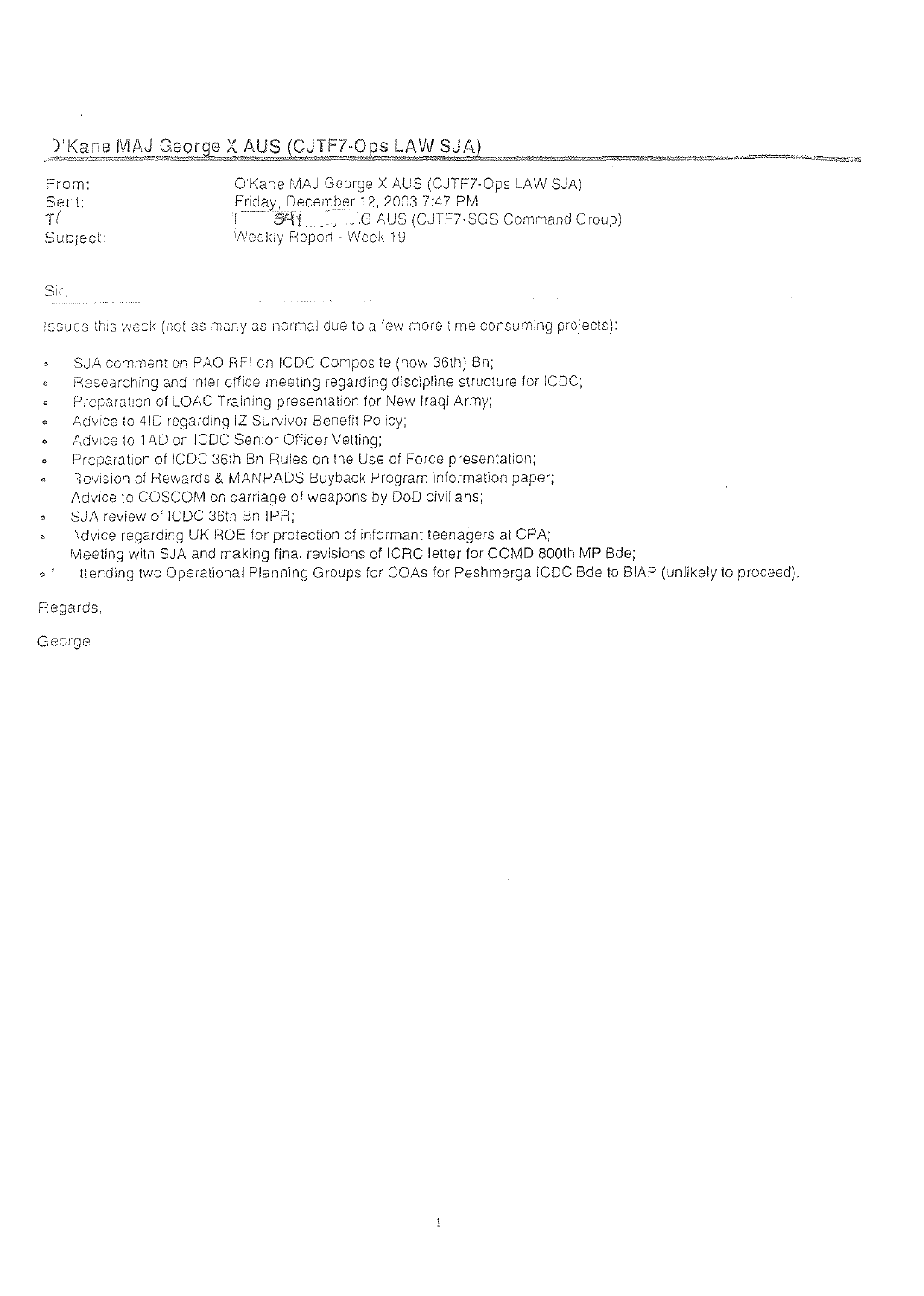# 'Kane MAJ George X AUS (CJTF7-Ops LAW SJA)

Td Subject:

From: O'Kane MAJ George X AUS (CJTF7-Ops LAW SJA) Sent: Friday, December 05, 2003 6:58 PM **Little SAL, and Group)** G AUS (CJTF7-SGS Command Group) Weekly Report Week 18

Sir,

-I -have been involved in ihe following issues this week'

- Attended meeting at CPA with ICRC regarding detainee treatment and conditions;
- Attended meeting at CPA with CMATT regarding Rules on the Use of Force for the New Iraqi Army (NIA)  $\epsilon$
- Preparing Draft Rules on the Use of Force training package for the New Iraqi Army (NIA); é.
- Drafted correspondence for DSJA signature to 82nd AD relating to comments on US ROE trg package;  $\alpha$
- Drafted correspondence for DSJA signature on ICRC reports to DCG (Ops & PH); ó
- Liasing with MND (CS) regarding procedures for TCN theft;
- $\sim$  rovided advice on ROE relating to use and carriage of hand grenades;  $\sim$ cJrafted first draft response for COMO 800th MP Bde to ICRC relating to ICRC report of detention facilities; \_ *jP'-*
- nter office discussion on legal advice to US military interrogators;
- ievision of ICDC General Officer (Counter Intelligerice Special Project) consent form for draft C5 Plans FRAGO; Advice to 410 on seach of UN vehicles;
- 2eting with SJA and COMD 800th MP Bde regarding ICRC meeting to be held at Baghdad Central Correction Facility (AG);
- Meeting at Abu Ghuryab with CO MI Bn, CO MP Bn and staff regarding response to ICRC report;
- Attending planning meeting regarding standing up of 'Special Baghdad ICDC Bn',

Regards,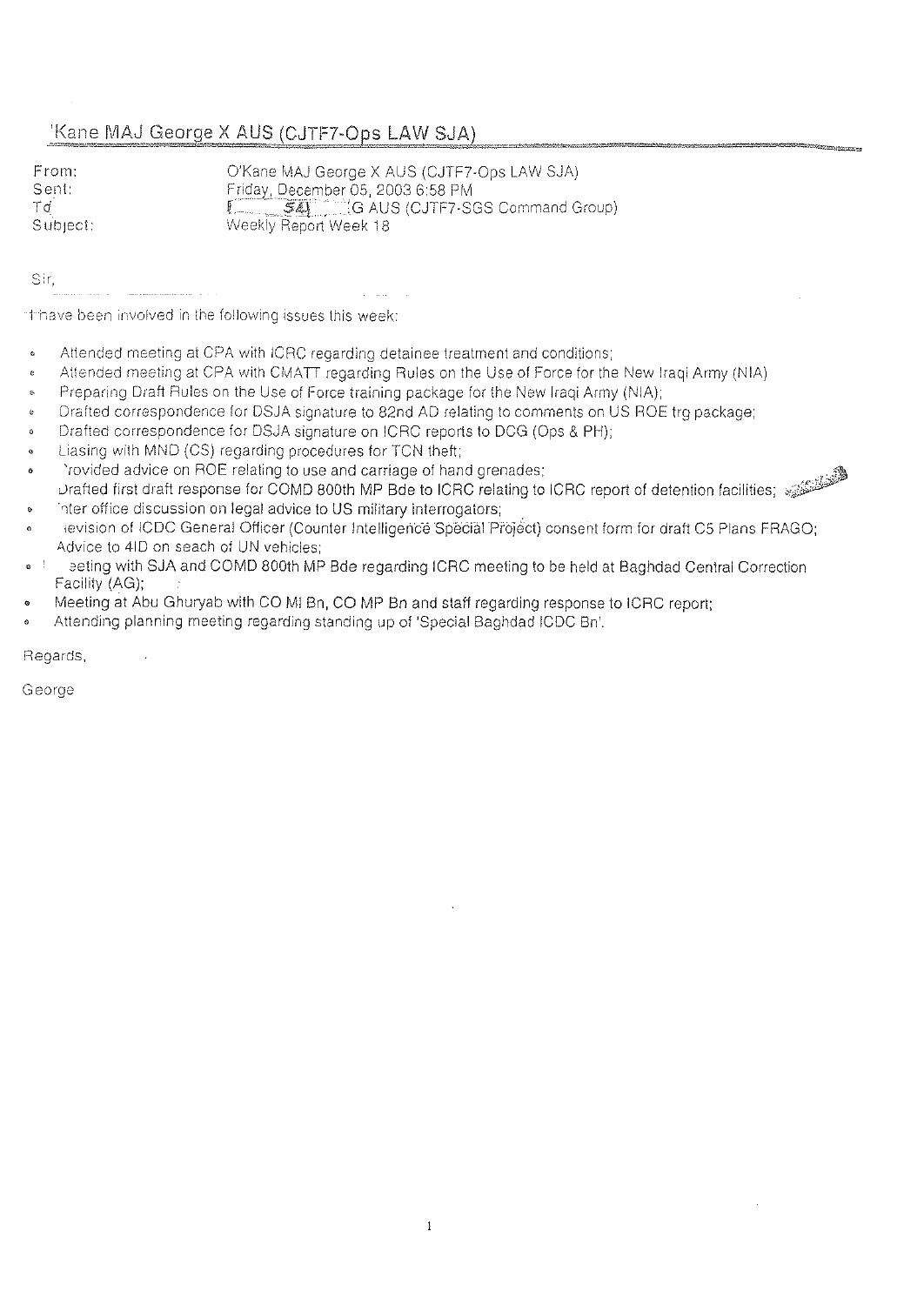# D'Kane MAJ George X AUS (CJTF7-Ops LAW SJA)

From: Senf<sup>\*</sup>  $\pi$ Subject;

O'Kane MAJ George X AUS (CJTF7-Ops LAW SJA) Friday, November 28, 2003 9:42 PM G AUS (CJTF7-SGS Command Group) Weekly Report Week 17

The last week has involved:

- Review and amendment of draft Joint Information and Operations Centre (JOIC) (for future prosecution of security  $\ddot{\circ}$ internees) Working paper;
- Research and review of KFOR and ISAF (International Security Force AFG) Military Technical Agreements as  $\alpha$ templates for an Iragi model MTA;

 $\mathbf i$ 

Revision of draft Agreement on Political Process Presentation for C5;  $\circ$ 

 $\label{eq:2.1} \frac{1}{\sqrt{2}}\int_{\mathbb{R}^3}\frac{1}{\sqrt{2}}\left(\frac{1}{\sqrt{2}}\right)^2\frac{1}{\sqrt{2}}\left(\frac{1}{\sqrt{2}}\right)^2\frac{1}{\sqrt{2}}\left(\frac{1}{\sqrt{2}}\right)^2\frac{1}{\sqrt{2}}\left(\frac{1}{\sqrt{2}}\right)^2.$ 

- Review of Property Eviction and Eid Al Fitr FRAGOs;
- SJA review of further OP IVY CYCLONE III (4ID) target;  $\epsilon$ Edit of US ROE card and training package in view of Div comments;
- Liason with MND (CS) and (SE) on ongoing border queries:  $\alpha$
- Meeting and advice to ISG officers (US) regarding ROE issues; SJA review of Use of Force at Detention Facilities FRAGO:
- Reviewed ICRC reports on Baghdad detention facilities and preparing position paper;  $\circ i$
- Attendance at CJSOCTF-AP for planning meeting on formation of Iraqi Counter-Terrorism Unit.

Regards,

George



a provincia de la contenentación de la contenentación de la contenentación de la contenentación de la contenen<br>La contenentación de la contenentación de la contenentación de la contenentación de la contenentación de la co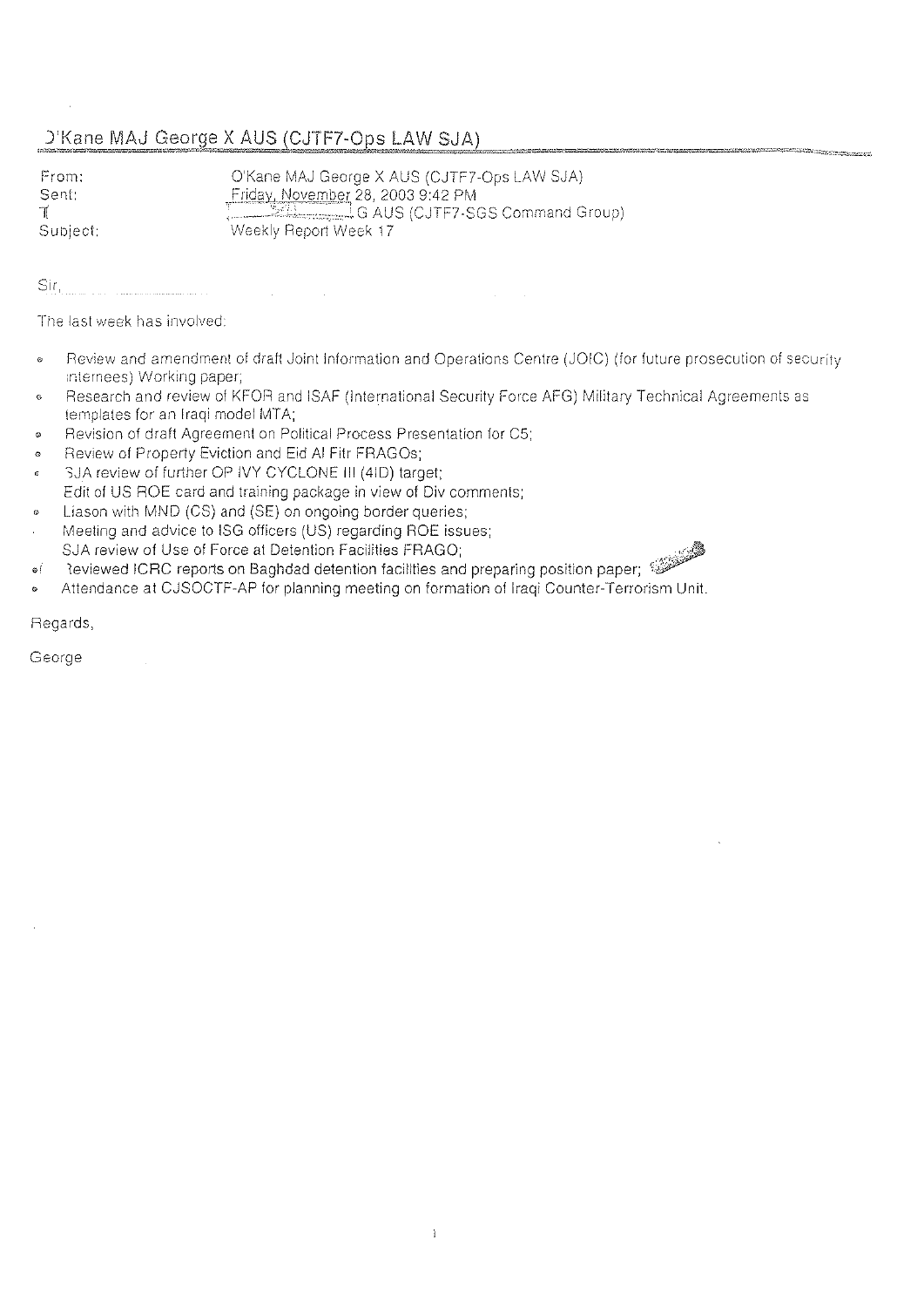# O'Kane MAJ George X AUS (CJTF7-Ops LAW SJA)

From: Sent: T( SUbJect: O'Kane MAJ George X AUS (CJTF7-Ops LAW SJA) Friday, November 21, 2003 5:00 PM  $\sqrt{24}$  ,  $\sqrt{2}$  ,  $\sqrt{2}$  G AUS (CJTF7-SGS Command Group) Weekly Report Week 16

Sir.

The last week has seen CJTF-7 involved in Corps level kinetic operations for the first time since my deployment which has been of particular interest. This is recorded below as well as as the following:

- Freliminary advice on CENTCOM clearance of certain targets (property and terrorists) under the US 1003V ROE;  $\ddot{\circ}$
- Advice to C3 Effects on ICDC recruitment for new Counter-Terrorist unit to be stood up;
- Refining draft of CFLCC pre-deployment ROE script;
- Review of Command Directed Message FRAGO;
- Advice to 2LCR (1AD) on use of force against rock/masonry throwers;
- Resolution of stalled UK (minor TCN)/US detainee release procedure for Camp Bucca (MND (SE)); 3JA review of certain targets for the Air Support Operations Centre (ASOC) during OP IVY CYCLONE (4ID) and OP RIFLE BLITZ (82ns ABN) (note: not all targets, the reviews were shared between the Ops Law cell);
- nter office discussion on the destruction of 'crops' in Additional Protocol I to Geneva Conventions; é Co-drafting Information Paper for BG Kimmet on Targeting of Civilian Structures during OP IVY CYCLONE;
- o JA review of OPORD 03-036 (lCDC expansion);
- o Inter office review of draft CPA Final Tranistional Agreement;
- Attendance at OP IVY CYCLONE Post Action Review meeting;

Regards,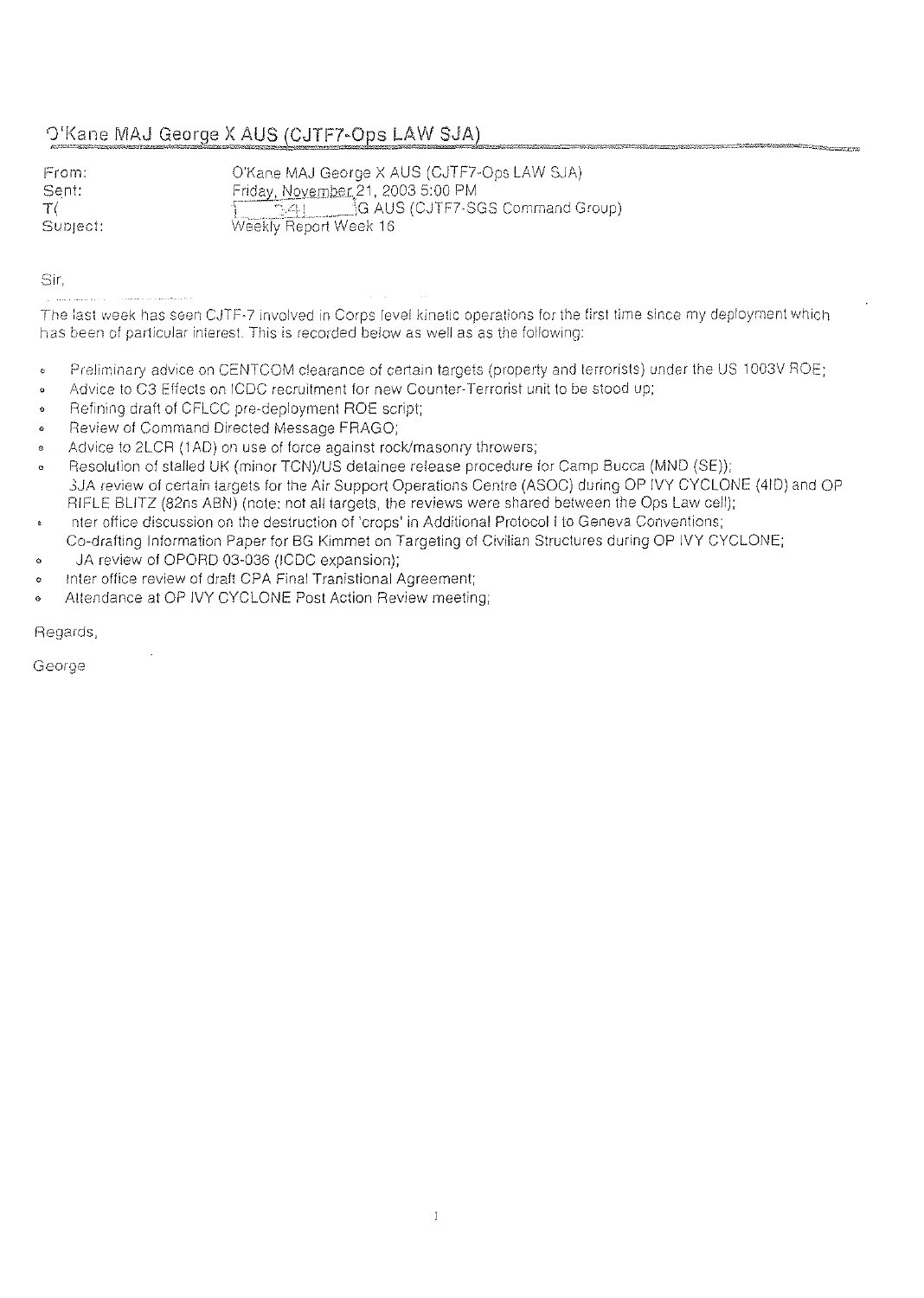# O'Kane MAJ George X AUS (CJTF7-Ops LAW SJA)

Subject:

Weekly Report Week 15

 $\overline{t}$ 

Sir.

This summary of issues includes the few days of week 12 before ROCL and the past week since returning to work:

- ROE advice on OP RESIDENCE (Karbala);
- Advice to MND (CS) on ICDC Obligation Form and public property occupation; Ġ
- Revision of ROE Mission Matrix for MND (CS) and advice on temporary weapon card issue by MSCs; è.
- Sitrep to C3 (thru FUOPS) on status of arrest warrant for AI Khazimi (Mukhayn Mosque, Karbala);  $\hat{v}$
- Meeting regarding transfer of EPW/Detainee between MND (SE)/US;  $\ddot{\circ}$
- Attendance at Memorial Service for CW5 Swartworth & SGM Gilmore; ¢
- ROE advice to MND (CS) regarding US forces under direct or general support; Ġ
- Preparation of Coalition Issue slides for SJA presentation to III Corps at Fort Hood; ø
- Drafting of Air Support Op Centre SJA Targeting Form for the SJA Drive; ó Escort/assistance to visit by Deputy SJA III Corps;
- Advice to MND (SE) on revised CPA Order No.3 (Wpn Licenses);
- Presentation to Command Legal, HQ Land Command (UK) at CPA on CJTF-7 legal issues;
- Meeting with C8 Branch on CERP payments for MND (CS) and advice to MND (CS) on compensation payment for Iraqi shot dead last month;
- Prepared Mission Essential Property and Ammunition Cache training slides as directed by CG;  $\ddot{\circ}$
- Drafting script for ROE segment in CFLCC pre-deployment video;
- Advice regarding CENTCOM RFI on IT ROE following VBIED attack at Nasiriyah. ó.

Regards,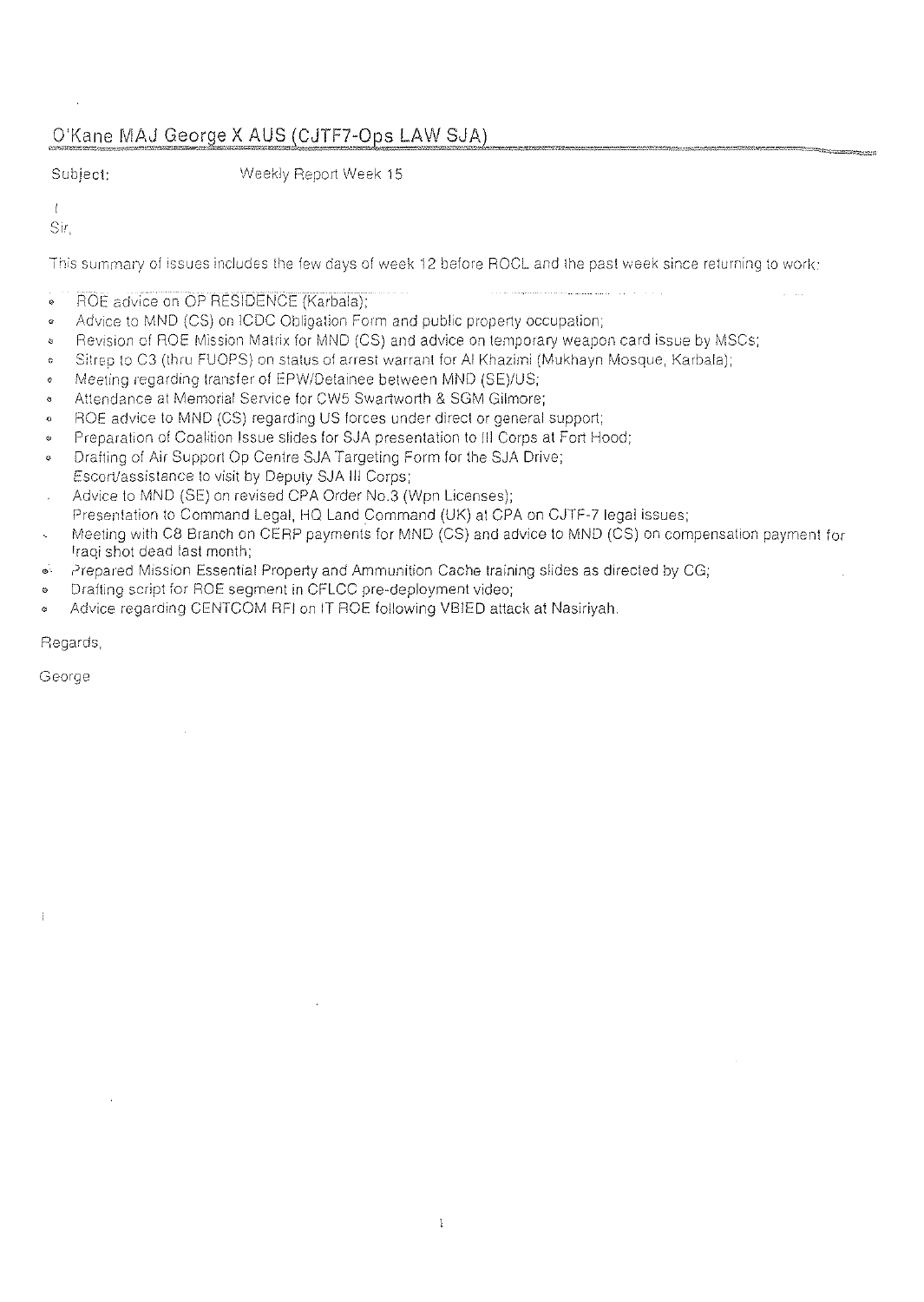# J'Kane MAJ George X AUS CJTF7-Ops LAW SJA

From: Sent:  $\overline{\mathcal{O}}$ . Supject: O'Kane MAJ George X AUS CJTF7-Ops LAW SJA Fridav, October 17, 2003 6:04 PM  $1/2$  AUS Weekly Report - Week 10

Sir,

This week I have been kept busy with the following:

- " Weekly meetings at the Coalition Cooperation Cell and the DCG's weekly brief;
- Finalisation (incl amendments) to the information paper on Foreign Terrorist Organisations and Terrorist Exclusion Lists for the CG (through the SJA);

an karang kalendar di karang karang pangangan di karang pangangan di karang pangangan di karang pangangan di k

- o Attendance at Babylon for the OP STUART OPG (Sat 11 Oct 03) and later attendance at other planning meetings;
- Attendance at MND (SE) Basra from Sun 12 -Tue 14 Oct 03 which included meetings/visits to Basra Court and Prison, Camp Bucca and the Navstar (first ship seized for oil smuggling) at Um Oasar; 1eview of proposed Militia strategy paper; Meeting on changes to Rewards Programme;
- Meeting with SJA at the US 101st Div HQ at Mosul from Thur 16 Oct Fri 17 Oct 03 (this trip was supposed to be a day trip but due to problems with air support we had to overnight and return today, which took most of the day due to bad weather and being stranded at Bilad),

 $S_{w,1}$  will be on ROCFA from Tue 21st to Tue 4 Nov 03 and if it is no problem, will sweep up issues for the next few days with the report due in the week back from leave,

Regards,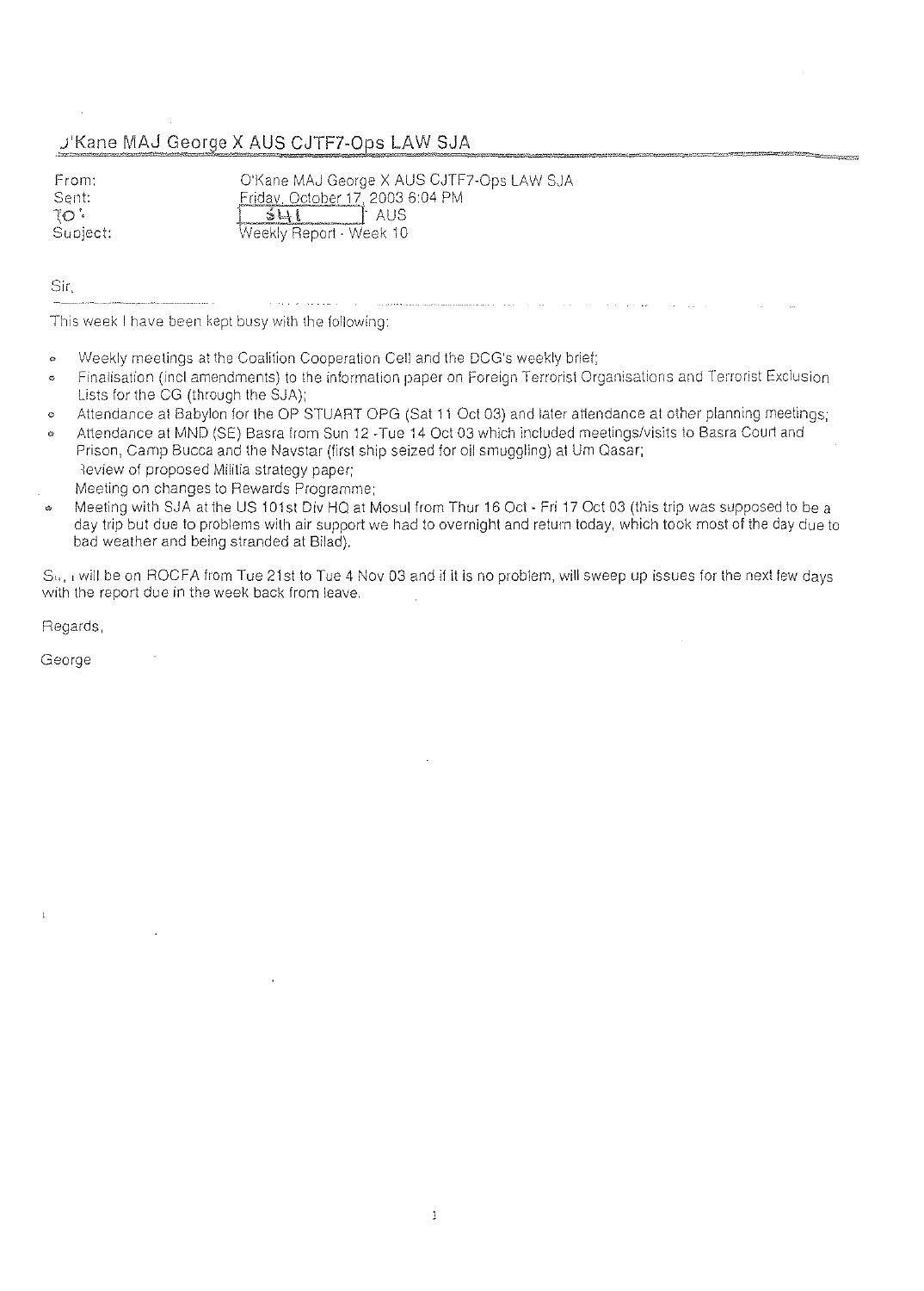# $D'$ Kane MAJ George X AUS CJTF7-Ops LAW SJA

From: Sent:  $\mathcal{T}$ o $\mathcal{T}$ Subject:

O'Kane MAJ George X AUS CJTF7-0ps LAW SJA  $\frac{[Finday, October 10, 2003 7:32 PM]}{[64]}\}$ Weekly Report - Week 9

<u> 2016 - 1920 - 1920 - 1930 - 1940 - 1940 - 1950 - 1950 - 1950 - 1950 - 1950 - 1950 - 1950 - 1950 - 1950 - 195</u>

**Sir,** 

I have been involved in the following this week:

- zeroed my rifle;  $\ddot{\phantom{0}}$
- . AS ROE (OP CATALYST) brief to visiting AS forces at TF 633;
- Peview of Admin Instruction No.1 for NIA;  $\ddot{\circ}$
- Preparation of Itinery for future visit to MND (SE);
- Attendance at US ROE meeting;  $\epsilon$
- Preparation of further scenarios for CJTF-7 ROE training package;  $\overline{a}$ Attenance at compensation claims/insurance meeting with LOGCAP for MND (CS); Planning meeting with C5 regarding OP JACKSON;
- Discussion and advice regarding civilian security guards being used for military convoy security; Drafted information paper for question raised by the CG in the CPG regarding Foreign Terrorist Organisations and Terrorist Exclusion Lists;
- Attended ESP Bde at Ad Diwaniyah with FUOPS for backbrief on OP STUAPT and preparing report on POE issues raised at the briefing;
- , Attending further urgent OPG for OP STUAPT as a result of Spanish backbrief;
- Meeting regarding the appropriate jurisdiction (secular or Sharia) to try an arrested Iman (Shiek Moyaed).  $\alpha$

Regards,

#### George O'Kane

Major (Aust) OSJA - Ops Law CJTF-7 Main

DSN: 318 + 822 1115 DNSVT 302 + 5580709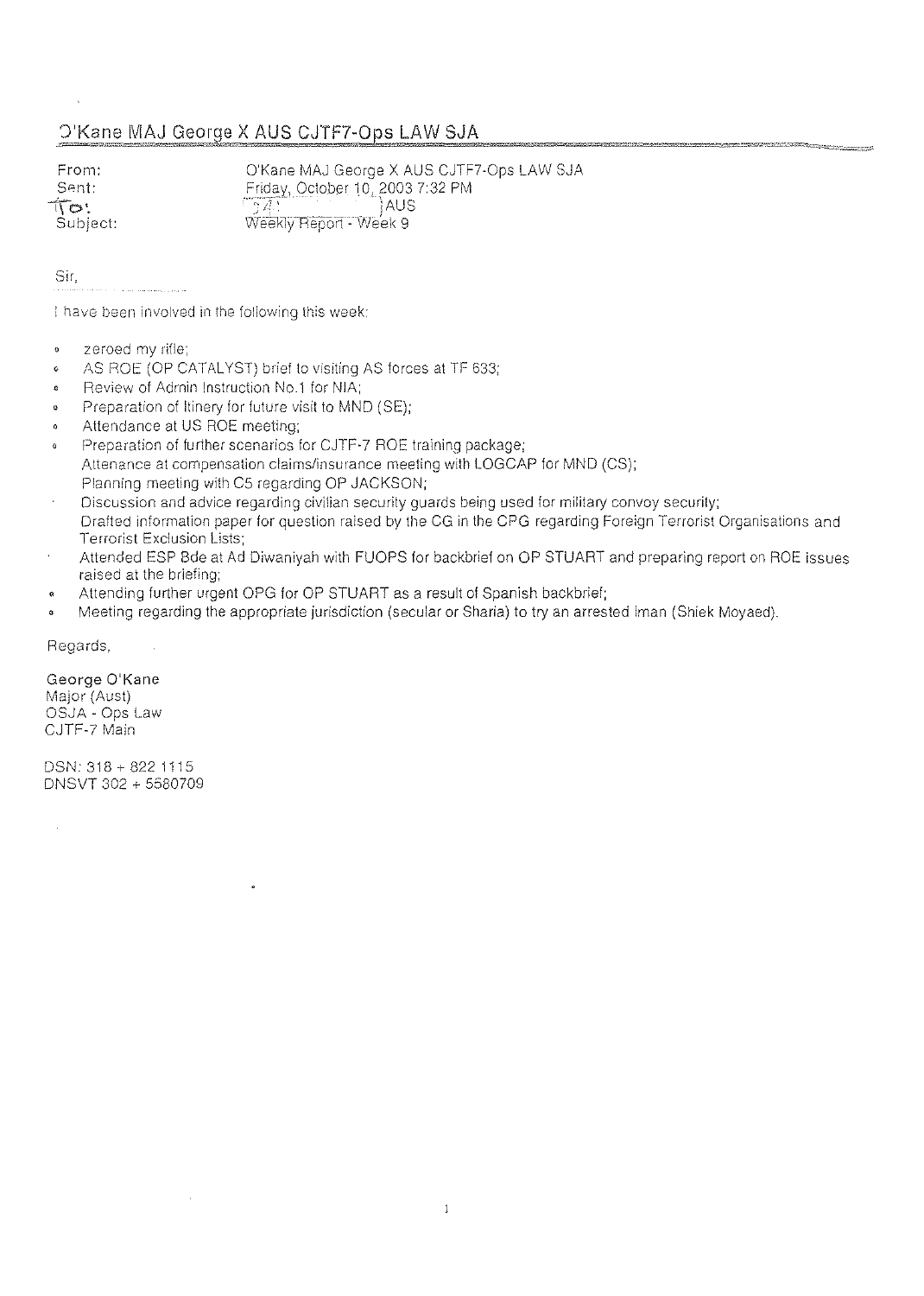# "Kane MAJ George X AUS CJTF7-Ops LAW SJA

From: **Sent: Tfo:**<br>Suuject:

O'Kane MAJ George X AUS CJTF7-0ps LAW SJA Friday, September 26, 2003 7:00 PM  $^{\frac{25}{3}}$ G AUS CJTF7-SGS Command Group Weekly Report - Week 8

Sir,

This week has involved the following issues:

- , Advice to Air Ops on UK ROE on the protection of infrastructure protection (oil lines & power pylons);
- After finally getting Latvian confirmation on their ROE, completion of the MND (CS) ROE Matrix (attached) and the  $\ddot{\circ}$ MND (CS) Mission Compatability Matrix; The ROE matrix was briefed 10 the DCG at his Wed morning CCC brief;
- Advice regarding registration of Spanish vehicles travelling to Kuwait;
- Advice on the 101st IO campaign regarding the Saddam Feyadeen;
- , Advice to UKrainian 8de concerning payment of defence counsel in their local courts;
- Discussions regarding the Kadek planning brief;  $\circ$ ,dvice to MND (CS) on storage of confiscated vehicles;
- General discussions within the SJA office on interrogation within the context of Geneva Convention IV;
- o, dvice to the 101st on stolen vehicle policy and recovery;
- Discussions within the CCC regarding insurance of KBR issued vehicles to MND (CS) and advice to MND (CS);

 $\mathbf{I}$ 

 $\bullet$  , ttendance at Wed/Thur crisis planning conferences for OP STUART (arrest of cleric AI Sadr) which is now suspended until the return of Amb Bremer.

Regards,

George



MND (CS) ROE **I <sup>v</sup>latrix (Ver 2) 24 ...** 



MatrixII (Ver 2) ...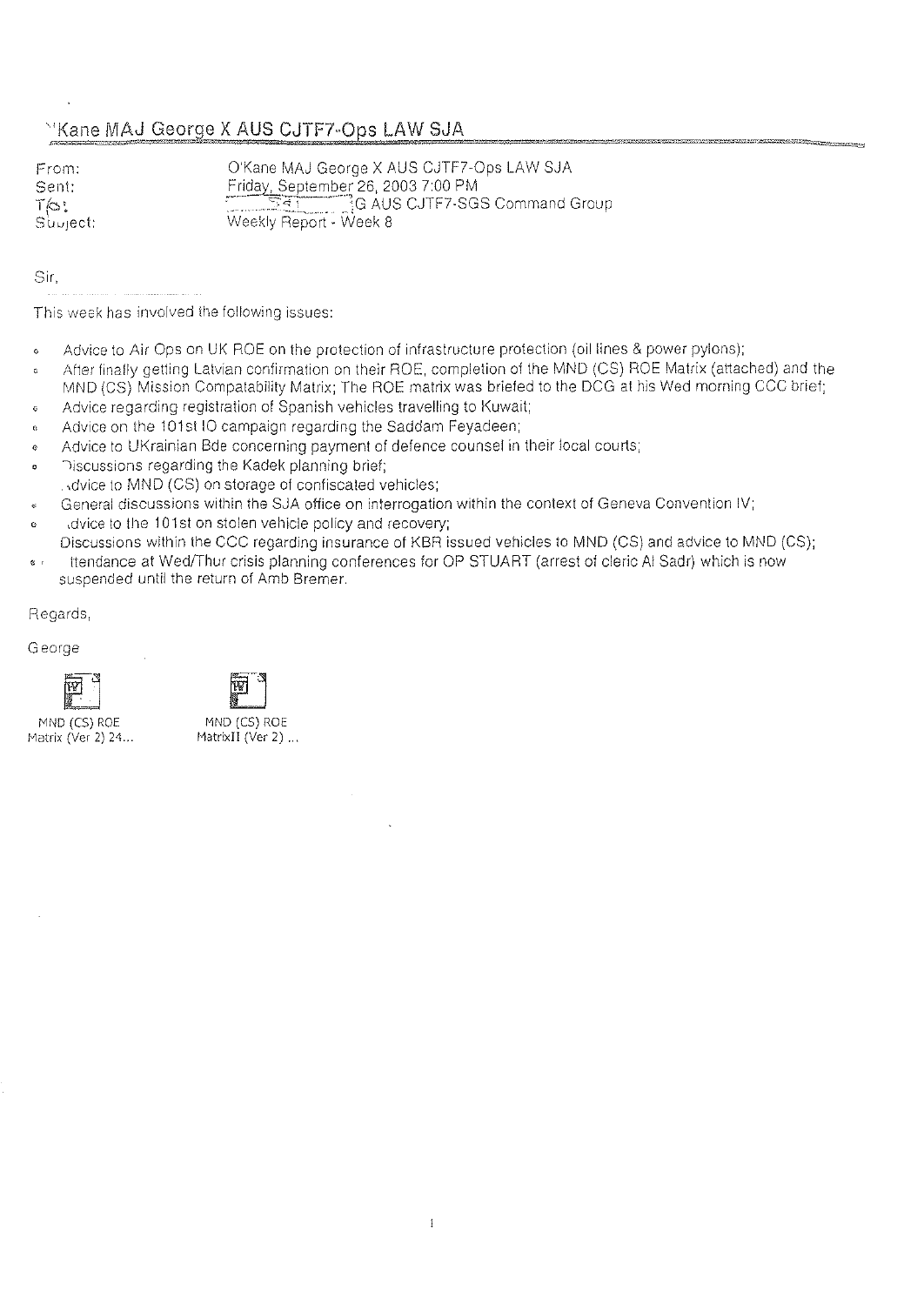# <sup>1</sup>Kane MAJ George X AUS CJTF7-Ops LAW SJA

From: Sent: Τſ Subject:

O'Kane MAJ George X AUS CJTF7-Ops LAW SJA Friday, October 03, 2003 4:11 PM<br>
Sattle 1 AUS<br>
Weekly Report - Week 8

 $\text{Sir}_1$ 

This week has seen me involved with the following:

- Brief to TF 633 on role at CJTF-7:  $\circ$
- Preparation of Use of Force/ROE Training for the USMC Fleet Anti-Terrorist Strike Team (FAST);  $\mathbf{G}$
- Preparation of draft ROE Training package for US Divisions and briefing same at weekly ROE meeting (ongoing);  $\alpha$
- Researching legality of destruction of houses suspected of IED production use; ¢

الداعا للتنبيذ

- Advising on requirements of body armour protection for civilians visiting Theatre;
- Coordinating reclassification of border operations FRAGOs and CPA orders and provision of advice to MND (CS): ۵
- Advice to Snr Norwegian LNO at MND (CS) on ROE matrix;  $\sim$ Drafting new US Use of Force Card for US forces - the CFLCC card for the high intensity stage of hostilities is out of date.
- Advice on air waiver for EPW/Security Internees travelling by US helicopters; ò Preparation of initial SJA (Ops Law) handover brief for III Corps;
- Itendance at Operational Planning Group (OPG) for OP STUART.  $\circ$

Regards,

George O'Kane Major (Aust) OSJA - Ops Law CJTF-7 Main

DSN: 318 + 822 1115 DNSVT 302 + 5580709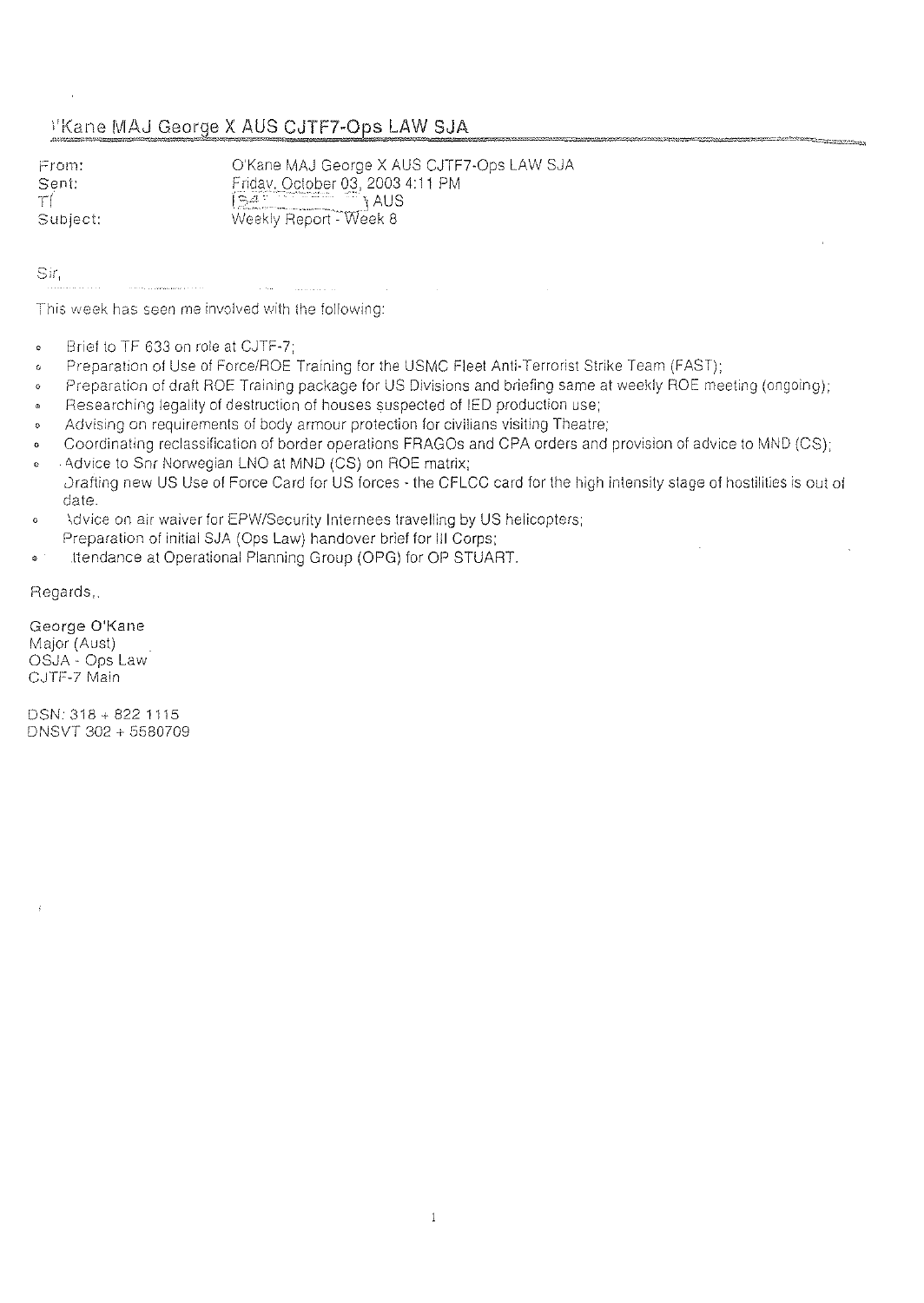#### Cane MAJ George X AUS CJTF7-Ops LAW SJA

Sent:  $T_{\rm c}$ Subject:

**Frorn:** O'Kane MAJ George X AUS CJTF7·0ps LAW SJA Mondav. Seolemher 22,20033:16 PM **GALECTIC AUS CJTF7-SGS Command Group** Report Week 7

Sir,

Apologies for the delayed report which was due last Fri.

Last week involved the following issues:

- Further acquisition of MND (CS) TCN Rules of Engagement for inclusion into the ROE Matrix;  $\epsilon$
- Continued development of the MND (CS) Mission Capbility Matrix;  $\alpha$
- Cross border radar intrusion advice;
- Liasing with MND (CS) regarding compensation for deaths claim;
- .<sup>11</sup>orking on agenda for an Infrastructure and Smuggling Working Group to be held at CPA on 19 Sep 03; ittending the CCC meetings and the DCG's Wed Update;
- I filled the SJA position in the JOC for most of a day shift to relieve the USMC JAG officer when under staffed;  $\overline{a}$
- $,$ t relatively short notice, attended a planning conference at MND (CS), Babylon for OP STUART to provide advice on the Spanish ROE, Mosque operations and the IZ arrest warrant process.

The planned trip to the war crimes site at Salman Pak ended up being postponed due to coord difficulties with some of the supporting elms.

ì

Regards,